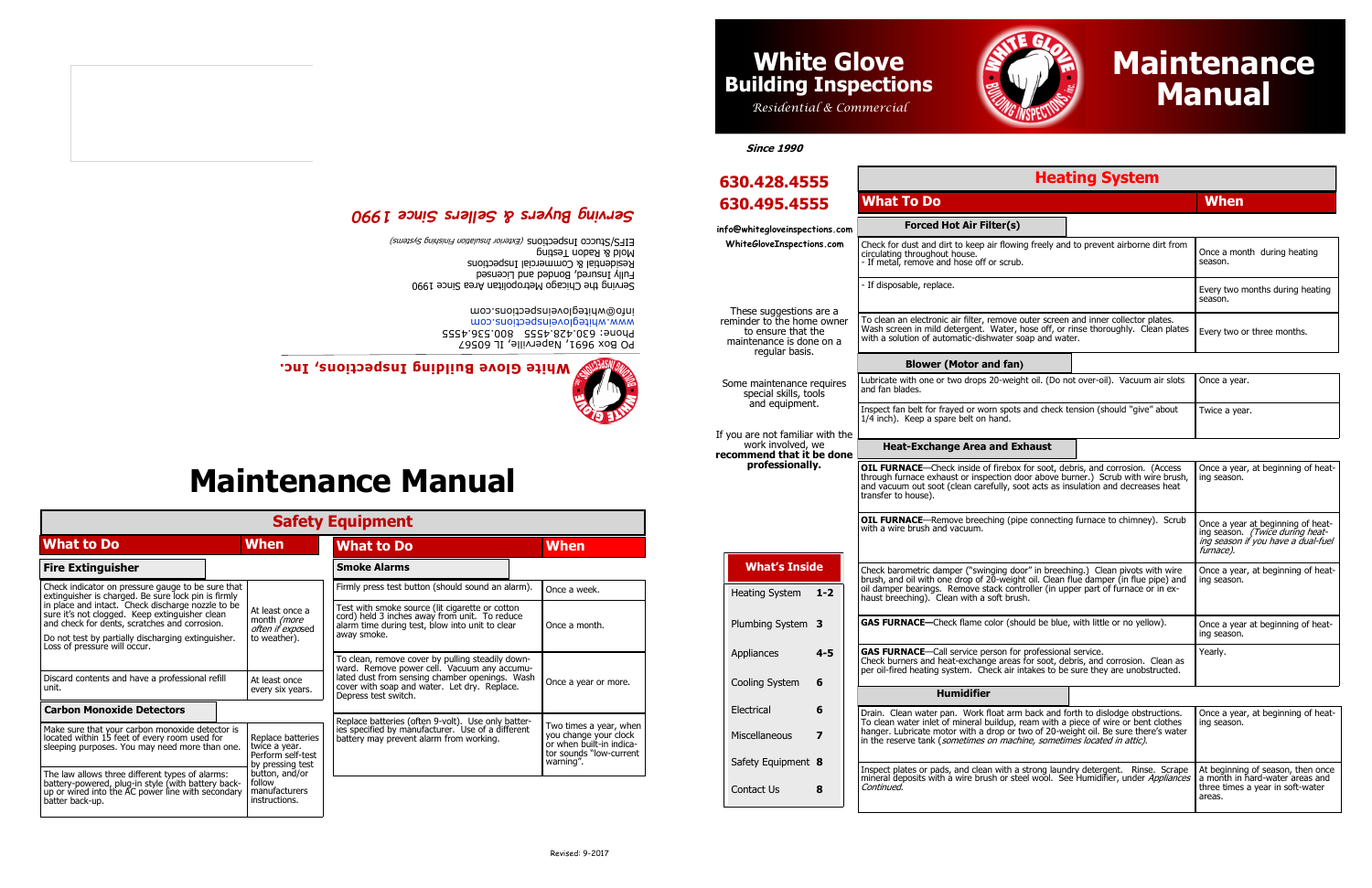|                                                                                                                                                                                                                                                                                                                            | <b>Heating System</b>                                                                                                                                           |                                                                                                                                                                 |                                                                                                                                                                                      |                                                                                                                                                                                                                                                                                                                                           | <b>Misc</b>                                                                            |   |
|----------------------------------------------------------------------------------------------------------------------------------------------------------------------------------------------------------------------------------------------------------------------------------------------------------------------------|-----------------------------------------------------------------------------------------------------------------------------------------------------------------|-----------------------------------------------------------------------------------------------------------------------------------------------------------------|--------------------------------------------------------------------------------------------------------------------------------------------------------------------------------------|-------------------------------------------------------------------------------------------------------------------------------------------------------------------------------------------------------------------------------------------------------------------------------------------------------------------------------------------|----------------------------------------------------------------------------------------|---|
| <b>What to Do</b>                                                                                                                                                                                                                                                                                                          | <b>When</b>                                                                                                                                                     | <b>What to Do</b>                                                                                                                                               | <b>When</b>                                                                                                                                                                          | <b>What to Do</b>                                                                                                                                                                                                                                                                                                                         | <b>When</b>                                                                            |   |
| <b>Boiler</b><br>Clean soot from interior with wire brush.<br><b>Thermostats</b>                                                                                                                                                                                                                                           | Once a year.                                                                                                                                                    | <b>Electric</b><br>Vacuum baseboard elements.<br><b>Expansion Tank (above boiler)</b>                                                                           | Once a month.                                                                                                                                                                        | <b>Swimming Pool</b><br>Drain. Scrub and vacuum. Run filter system<br>continuously for five days. Clean drains.<br>Check pool lights and area wiring for frayed                                                                                                                                                                           | At beginning<br>season.                                                                |   |
| Remove cover and dust components carefully<br>with a soft brush. To clean oil from metal<br>contacts, slide a piece of white paper several<br>times between two closed switch contacts.                                                                                                                                    | Once a year.                                                                                                                                                    | To drain older models (unnecessary on new-<br>er ones) close input valve at top; open drain<br>at bottom. Drain. Close valve and reopen<br>inlet.               | Once a year, be-<br>fore heating sea-<br>son.                                                                                                                                        | spots or other needed repairs.<br>Take sample of pool water to supply store to<br>test for pH tolerance.                                                                                                                                                                                                                                  | When pool is<br>filled.                                                                |   |
| <b>Fireplace Wood Burning</b><br>Check damper to be sure it operates and                                                                                                                                                                                                                                                   | Before first use                                                                                                                                                | <b>Heat Pump</b><br>Maintain as you would a central air condi-<br>tioning system. (See Cooling System.)                                                         |                                                                                                                                                                                      | Test pH, chemical and chlorine levels with test<br>kit (available at supply store) unless pool is<br>equipped with automatic chemical dispenser.                                                                                                                                                                                          | Daily when po<br>is in use, eve<br>other day wh<br>not in use.                         |   |
| closes fully.<br>Remove ashes from cleanout pit at bottom of<br>chimney (if it has one). Check iron grates for<br>stability.                                                                                                                                                                                               | each fall or once a<br>year.                                                                                                                                    | Woodstove<br>To clean:<br>Shovel out ashes and vacuum interior.<br>$\bullet$                                                                                    | Before you light<br>the first fire of                                                                                                                                                | Dose with 1 pound calcium hypochloride per<br>10,000 gallons water. (Check with your profes-<br>sional pool consultant prior).                                                                                                                                                                                                            | Once a week<br>(less often if<br>is not frequer<br>used).                              |   |
| Clean inside and vacuum.<br><b>Chimney</b>                                                                                                                                                                                                                                                                                 | As needed during<br>heating season.                                                                                                                             | Scrape interior (especially nooks and<br>$\bullet$<br>crannies) with wire brush.<br>Check for cracks and repair with stove<br>$\bullet$<br>cement if necessary. | the season (or<br>three days after<br>last fire to allow<br>embers to cool<br>thoroughly.)                                                                                           | Back-wash or hose down filters. Vacuum or<br>sweep sides and bottom with pool cleaning<br>equipment.                                                                                                                                                                                                                                      | Once a week<br>(less often if<br>is not frequer                                        |   |
| Inspect for soot buildup.                                                                                                                                                                                                                                                                                                  | Once a year.                                                                                                                                                    | Wash and rinse exterior dry. Repaint<br>$\bullet$                                                                                                               |                                                                                                                                                                                      | Cover with insulated cover.                                                                                                                                                                                                                                                                                                               | When not in                                                                            |   |
| Inspect for creosote build-up.                                                                                                                                                                                                                                                                                             | Every week at first,<br>every month or so<br>thereafter, depend-<br>ing upon how much                                                                           | with high-temperature stove paint if<br>necessary.<br>If stove has a blower, vacuum the<br>$\bullet$<br>blower, clean or replace filters, and oil<br>the motor. |                                                                                                                                                                                      | Replace vinyl liner, if vinyl-lined.<br>Heaters (Gas, Electric, Propane)                                                                                                                                                                                                                                                                  | Every 10 year                                                                          |   |
| Clean with chimney brushes or scrapers and<br>vacuum cleaner. (Chemical cleaners do not replace mechanical cleaning.)<br>Inspect outside of chimney for loose bricks or<br>stones and deteriorating joints. Repair if<br>necessary. Check for worn flue liner or<br>joints, and for bird nests or other obstruc-<br>tions. | creosote is found.<br>At least monthly<br>during heating sea-<br>son, but before build<br>-up reaches 1/4 inch<br>thickness.<br>Beginning of heating<br>season. | Clean stovepipe between stove and chim-<br>ney. Check stovepipe for corrosion and<br>holes. Replace if necessary.                                               | At beginning of<br>season and every<br>two or three<br>weeks (if stove is<br>used heavily).<br>Thereafter fre-<br>quency will de-<br>pend on how<br>much creosote<br>builds up, etc. | <b>Periodically</b><br><b>Roofs &amp; Gutters</b><br>To prevent roof leaks, condensa-<br>tion, seepage and decay problems.<br>Check for damaged loose or miss-<br>ing shingles, blisters (especially<br>after strong windstorms)<br>Check for leaking misaligned or<br>damaged gutters, downspouts<br>(leaders), hangers (straps), gutter | Twice per yea<br><b>Spring</b><br>Fall<br>Annu<br>➤<br>⋗<br>$\blacktriangleright$<br>≻ |   |
| <b>Oil Burner</b>                                                                                                                                                                                                                                                                                                          |                                                                                                                                                                 | <b>Forced Hot Water Circulating</b>                                                                                                                             |                                                                                                                                                                                      | Clean gutters, leaders, strainers,<br>window wells, drains. Be sure<br>$\blacktriangleright$<br>downspouts direct water away                                                                                                                                                                                                              |                                                                                        |   |
| Clean oil-filter housing and replace cartridge.<br>(Close stop valve between filter and oil tank,<br>dismantle filter, clean bowl, replace cartridge<br>and gasket if necessary. Reinstall filter.)                                                                                                                        |                                                                                                                                                                 | Lubricate with 20-weight oil at oil ports.                                                                                                                      | Spring and Fall.                                                                                                                                                                     | Cut back tree limbs growing on or<br>over roof.                                                                                                                                                                                                                                                                                           | ≻                                                                                      |   |
| Clean or replace nozzle. Remove crusty depos-<br>its from tips of nozzle and be sure ignition elec-<br>trodes on either side are at least 1/4 inch from<br>oil spray.<br>Have professional tune up and check efficiency,<br>ignition system, and oil air mix of burner.                                                    | Once a year.                                                                                                                                                    | Bleed air from radiators. (Open valves while<br>water is circulating. Close when water be-<br>gins to trickle out.)                                             | Once a month<br>during heating<br>season, or until<br>experience tells<br>you which radia-<br>tors collect air<br>and which ones<br>stay full of water.                              | Check antenna support for sturdi-<br>ness and possible source leakage.<br>Check flashings around roof stacks,<br>vents, skylights, chimneys, as<br>sources of leakage.                                                                                                                                                                    | $\blacktriangleright$<br>$\blacktriangleright$                                         | ≻ |
| Keep supply tank filled with oil to prevent water<br>condensation inside tank, which could corrode<br>tank and promote leaks.                                                                                                                                                                                              | End of heating sea-<br>son.                                                                                                                                     | Remove cover from convectors, and vacuum<br>air inlets; vacuum fins.                                                                                            | Once a month or<br>more.                                                                                                                                                             | <b>Did You Know?</b> Dust in ducts, on r                                                                                                                                                                                                                                                                                                  | acts as insulation a                                                                   |   |



**Did You Know?** Dust in ducts, on radiators, convectors, and baseboard heating units acts as insulation and wastes heat? **Vacuum regularly.** 



|                                                                                                                                                                           |                     |                                                         |                                                                      |                                                                                                                                                 | е проседне пособе                                                                                                                                       |                                                                      |  |
|---------------------------------------------------------------------------------------------------------------------------------------------------------------------------|---------------------|---------------------------------------------------------|----------------------------------------------------------------------|-------------------------------------------------------------------------------------------------------------------------------------------------|---------------------------------------------------------------------------------------------------------------------------------------------------------|----------------------------------------------------------------------|--|
| <b>What to Do</b>                                                                                                                                                         |                     |                                                         | <b>When</b>                                                          |                                                                                                                                                 | <b>What to Do</b>                                                                                                                                       | <b>When</b>                                                          |  |
| Swimming Pool                                                                                                                                                             |                     |                                                         |                                                                      |                                                                                                                                                 | <b>Sump Pump</b>                                                                                                                                        |                                                                      |  |
| Drain. Scrub and vacuum. Run filter system<br>continuously for five days. Clean drains.<br>Check pool lights and area wiring for frayed<br>spots or other needed repairs. |                     |                                                         | season.                                                              | At beginning of                                                                                                                                 | Check screen for debris or dirt and clean if<br>necessary.                                                                                              | Before flood season<br>and then periodi-<br>cally.                   |  |
|                                                                                                                                                                           |                     |                                                         |                                                                      | Clean impeller.                                                                                                                                 |                                                                                                                                                         |                                                                      |  |
| Take sample of pool water to supply store to<br>est for pH tolerance.                                                                                                     |                     |                                                         | When pool is<br>filled.                                              |                                                                                                                                                 | To check switch operation, submerge<br>pump into bucket of water or pour two                                                                            | As needed.<br>Before flood season<br>and then every<br>three months. |  |
| Fest pH, chemical and chlorine levels with test<br>kit (available at supply store) unless pool is<br>equipped with automatic chemical dispenser.                          |                     |                                                         | Daily when pool<br>is in use, every<br>other day when<br>not in use. |                                                                                                                                                 | buckets of water into pit (float should rise<br>as water accumulates).                                                                                  |                                                                      |  |
| Dose with 1 pound calcium hypochloride per                                                                                                                                |                     |                                                         | Once a week                                                          |                                                                                                                                                 | <b>Gutters &amp; Downspouts</b>                                                                                                                         |                                                                      |  |
| 10,000 gallons water. (Check with your profes-<br>sional pool consultant prior).                                                                                          |                     |                                                         | used).                                                               | (less often if pool<br>is not frequently                                                                                                        | Remove accumulated debris (use wire<br>snake for elbows.) Check alignment to be<br>sure rainwater is collected properly and<br>drained away from house. |                                                                      |  |
| Back-wash or hose down filters. Vacuum or<br>sweep sides and bottom with pool cleaning<br>equipment.                                                                      |                     | Once a week<br>(less often if pool<br>is not frequently |                                                                      | Tighten any loose mountings. Spot-paint<br>worn areas. Repair or caulk holes. Re-<br>place any sections that have holes or ex-<br>cessive rust. | Spring and Fall                                                                                                                                         |                                                                      |  |
| Cover with insulated cover.                                                                                                                                               |                     |                                                         | When not in use.                                                     |                                                                                                                                                 |                                                                                                                                                         |                                                                      |  |
| Replace vinyl liner, if vinyl-lined.                                                                                                                                      |                     |                                                         |                                                                      | Every 10 years.                                                                                                                                 |                                                                                                                                                         |                                                                      |  |
| Heaters (Gas, Electric, Propane)                                                                                                                                          |                     |                                                         |                                                                      | Twice per year.                                                                                                                                 | <b>Storm windows</b>                                                                                                                                    |                                                                      |  |
|                                                                                                                                                                           | <b>Periodically</b> |                                                         |                                                                      |                                                                                                                                                 | Check latches and pivots for loose con-<br>nections or signs of water. Have worn or<br>loose parts replaced if necessary.                               |                                                                      |  |
| <b>Roofs &amp; Gutters</b><br>To prevent roof leaks, condensa-<br>tion, seepage and decay problems.                                                                       |                     | <b>Spring</b>                                           | Fall                                                                 | <b>Annually</b>                                                                                                                                 | Check to make sure "weep holes" at bot-<br>tom of metal windows are unobstructed.                                                                       | Spring and Fall                                                      |  |
| Check for damaged loose or miss-<br>ng shingles, blisters (especially<br>after strong windstorms)                                                                         |                     | $\blacktriangleright$                                   | $\blacktriangleright$                                                |                                                                                                                                                 | <b>Attic Insulation</b>                                                                                                                                 |                                                                      |  |
| Check for leaking misaligned or<br>damaged gutters, downspouts<br>(leaders), hangers (straps), gutter                                                                     |                     | ➤                                                       | ➤                                                                    |                                                                                                                                                 | <b>WARNING</b>                                                                                                                                          |                                                                      |  |
| Clean gutters, leaders, strainers,<br>window wells, drains. Be sure<br>downspouts direct water away                                                                       | ➤                   |                                                         |                                                                      |                                                                                                                                                 | Some cellulose type insulants are treated with flame retardants<br>that may become corrosive in a moist atmosphere. The combi-                          |                                                                      |  |
| Cut back tree limbs growing on or<br>over roof.                                                                                                                           |                     | $\blacktriangleright$                                   |                                                                      | nation of cellulose insulation and webbed trusses (the chords<br>are often held together with metal plates that can corrode) and                |                                                                                                                                                         |                                                                      |  |

**Maintenance Manual**

#### **Miscellaneous**

rising moisture vapor from living spaces is potentially destructive in the long run. Some wool type insulation may contain **ASBESTOS,** it takes a laboratory analysis to be sure. Overlaying the mineral wool insulation is an accepted way of enclosing this material.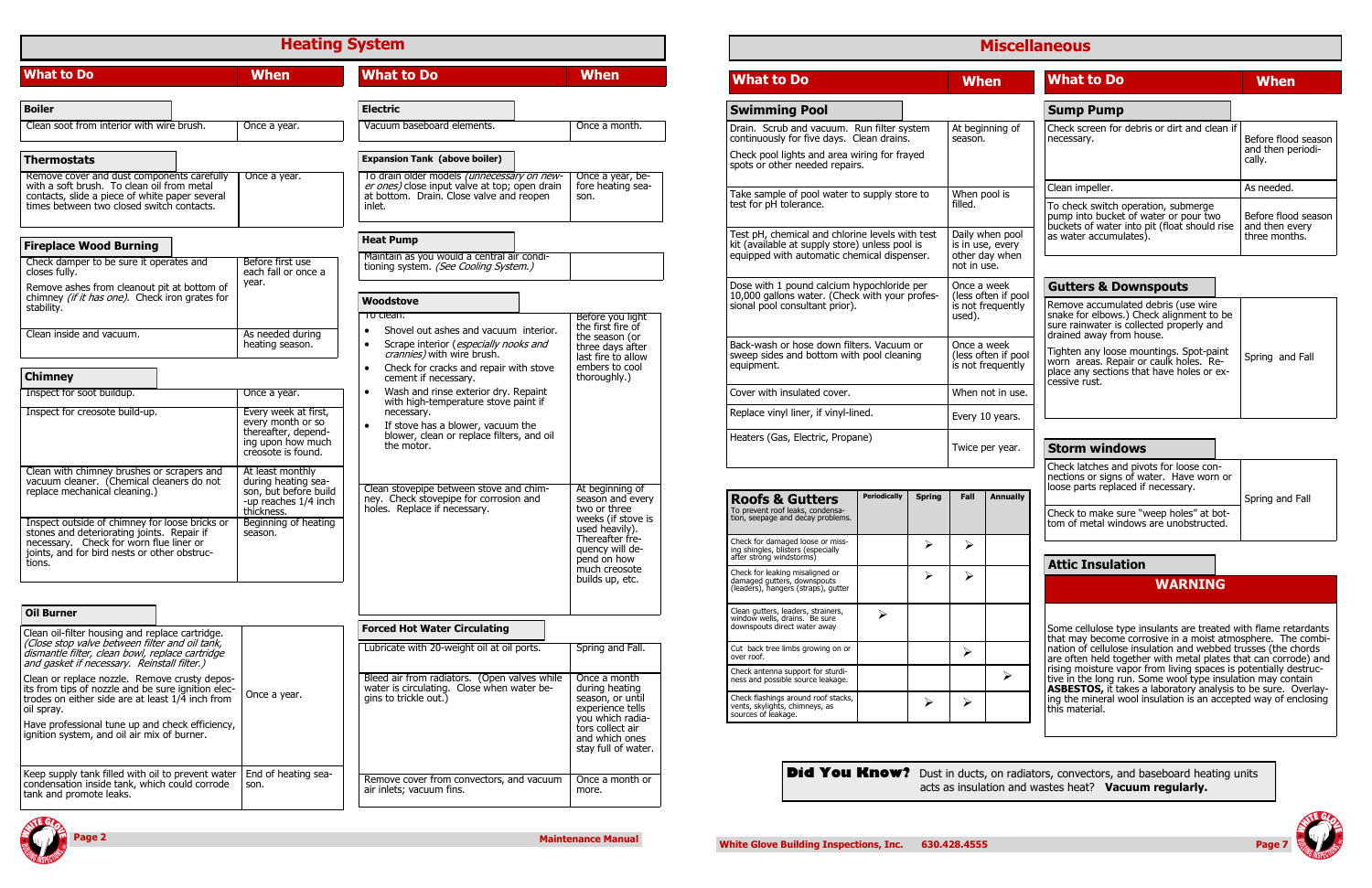### **Cooling System**

| <b>What to Do</b>                                                                                                                                                                                                       |  | <b>When</b>                                                          | <b>What to Do</b>                                                                                                                                                                   |                       | <b>When</b>                                                        |
|-------------------------------------------------------------------------------------------------------------------------------------------------------------------------------------------------------------------------|--|----------------------------------------------------------------------|-------------------------------------------------------------------------------------------------------------------------------------------------------------------------------------|-----------------------|--------------------------------------------------------------------|
|                                                                                                                                                                                                                         |  |                                                                      |                                                                                                                                                                                     |                       |                                                                    |
| <b>Air Conditioning</b>                                                                                                                                                                                                 |  |                                                                      | <b>Circuit-Breaker Box</b>                                                                                                                                                          |                       |                                                                    |
| <b>CENTRAL UNIT:</b> Clean or replace filter<br>(usually located in furnace or behind return air<br><i>grill)</i> . Remove debris around compressor<br>(located in outdoor cabinet) and trim any near-<br>by shrubbery. |  | Before cooking<br>season and periodi-<br>cally throughout<br>season. | Check that breakers are marked to corre-<br>spond to rooms or appliances they service.<br>(To check, turn on all appliances and lights,<br>then switch off breakers one at a time.) |                       | When you first<br>move in (or now,<br>if you've never<br>done it). |
| In humid areas, the condensate may be quite<br>cold such that the drain pipe removing it will                                                                                                                           |  |                                                                      | Trip circuit breakers.                                                                                                                                                              |                       | Every 6 months.                                                    |
| "sweat" when air around it condenses on it.<br>These pipes should be insulated in humid areas                                                                                                                           |  |                                                                      | Trip Ground Fault Interrupters (G.F.I.).                                                                                                                                            |                       | Monthly.                                                           |
| where sweating is a problem. Condensate<br>drains that empty near the ground outside the<br>house will frequently become blocked and spill<br>water inside the house. Flush evaporator drain                            |  |                                                                      | <b>Fusebox</b>                                                                                                                                                                      |                       |                                                                    |
| line.                                                                                                                                                                                                                   |  |                                                                      | Check to be sure fuses are correctly marked<br>for rooms or appliances they serve. (To<br>check, turn on all appliances and lights, dis-                                            |                       | When you first<br>move in (or now if<br>you've never done          |
| ROOM UNIT: Clean filter (located behind air-<br>intake grille on front).                                                                                                                                                |  | Once a month dur-<br>ing periods of                                  | connect one at a time.                                                                                                                                                              |                       | it).                                                               |
| Wash in mild detergent and water, rinse<br>$\bullet$<br>and dry thoroughly (if permanent)<br>If disposable, replace.<br>$\bullet$                                                                                       |  | heavy use.                                                           | Keep a supply of spare fuses on hand. La-<br>bel all fuses. Overfusing can be a potential<br>fire hazard. Make sure fuse sizes are prop-<br>er.                                     |                       | Always.                                                            |
| <b>ROOM UNIT:</b> Remove unit from wall and clean<br>entire compartment.                                                                                                                                                |  | Once a year.                                                         |                                                                                                                                                                                     |                       |                                                                    |
| Vacuum dust and lint from condenser and<br>$\bullet$<br>evaporator.                                                                                                                                                     |  |                                                                      |                                                                                                                                                                                     |                       |                                                                    |
| Wipe dirt and grime from compressor, tub-<br>$\bullet$<br>ing, motor and blades with soap and water.                                                                                                                    |  |                                                                      | If you experience a slight tingling                                                                                                                                                 |                       |                                                                    |
| Clean leaves and debris from outside.<br>$\bullet$                                                                                                                                                                      |  |                                                                      | shock from handling or touching any                                                                                                                                                 |                       |                                                                    |
| Straighten any bent metal fins.<br>$\bullet$<br>Scrape off any rust, reprime and paint.<br>$\bullet$                                                                                                                    |  |                                                                      | appliance, disconnect the appliance &                                                                                                                                               |                       |                                                                    |
| Vacuum outer cabinet.<br>$\bullet$                                                                                                                                                                                      |  |                                                                      |                                                                                                                                                                                     | have it repaired.     |                                                                    |
| <b>ROOM UNIT:</b> Cover with insulated dust and<br>moisture-proof cover, inside and out, or remove<br>unit from wall and seal opening.                                                                                  |  | Before winter<br>months.                                             | If lights flicker or dim, or if appliances<br>go on and off unnecessarily, call a                                                                                                   | licensed electrician. |                                                                    |

| Dislodge leaves and debris from louver and<br>louver pivots. Clean fan blades. Lubricate<br>motor and pulley bearings with drop of oil on<br>each pivot and oil port. Check drive belt and<br>replace if sides are glazed, smooth and slippery.<br>Check tension (should deflect 1/2 when pressed<br>in middle). Replace belt if necessary. | Beginning of cool-<br>ing season. |
|---------------------------------------------------------------------------------------------------------------------------------------------------------------------------------------------------------------------------------------------------------------------------------------------------------------------------------------------|-----------------------------------|
| Seal of with airtight cover and insulate.                                                                                                                                                                                                                                                                                                   | Beginning of heat-<br>ing season. |

#### **Whole-House Fan**

### **Electric System**

*If there* 

*are smokers in* 

*the home, change* 

*your heating / cooling* 

*air filters monthly.*

| Check sludge level in tank. (Dig away<br>ground over cover and pull up lid.) Probe                                        | Once a year.     |
|---------------------------------------------------------------------------------------------------------------------------|------------------|
| Have a professional pump out tank to clean<br>it. Use of chemical aids does not replace<br>need to pump system regularly. | Every two years. |

#### **Plumbing System**

| <b>Pipes</b>                                                                                                                                                                    |                                                             |
|---------------------------------------------------------------------------------------------------------------------------------------------------------------------------------|-------------------------------------------------------------|
| <b>YEAR-ROUND RESIDENCE</b> Drain pipes<br>to replace air cushion. (Close main shut-off<br>valve for pump, open lowest and highest<br>faucets.)                                 | Once a year.                                                |
| Close shut-off valves to outside faucets and<br>water lines, drain.                                                                                                             | Before winter, in<br>cold climates.                         |
| <b>VACATION HOME:</b> Wrap pipes with heat<br>tape and leave thermostat set at 40° F.                                                                                           | If house is used only<br>on weekends in<br>winter.          |
| Drain plumbing system. (Close main valve,<br>shut off at pump, drain all lines and water<br>storage tank, and pour non-toxic antifreeze<br>down all sinks, traps, and toilets.) | If house is vacant<br>for a month or long-<br>er in winter. |
| Disconnect power source to pump.                                                                                                                                                | If house is vacant<br>during the summer.                    |

| Drain off a pail of water to draw off sedi-<br>ment from bottom of tank. (Open draincock<br>at bottom of tank).                                                                                                                                                                                                                                                                                                 | Once a month. |
|-----------------------------------------------------------------------------------------------------------------------------------------------------------------------------------------------------------------------------------------------------------------------------------------------------------------------------------------------------------------------------------------------------------------|---------------|
| <b>ELECTRIC HEATER.</b> Drain tank complete-<br>ly to flush out scale, rust and sediment.<br>(Attach garden hose from opened drain<br>cock to yard or cellar drain.) Remove heat-<br>ing elements, soak them in vinegar solution<br>$(I$ cup vinegar to 1 gallon water) and<br>scrape off mineral deposits. Be sure to<br>shut off power to the heater, the fuse<br>box or circuit breaker before you<br>begin. | Once a year.  |
| Manually open safety valve <i>(temperature-</i><br>pressure relief valve) at top of tank on hot-<br>water line to test operation, wear gloves<br>and use a bucket to catch the water that<br>will come out. Be sure the valve returns to<br>its original position.                                                                                                                                              | Twice a year. |
| <b>GAS HEATER:</b> Shut off, then check ex-<br>haust vent and air shutter openings for dirt<br>and obstructions. Inspect burner unit for<br>dust and dirt. Clean burner of lint and dirt,<br>and vacuum air passages to burner.                                                                                                                                                                                 | Twice a year. |

| <b>Water Holding Tank</b> (Pressure tank, hydropneumatic tank)      |              |                |  |  |
|---------------------------------------------------------------------|--------------|----------------|--|--|
| Have a professional drain out water and<br>add air in proper ratio. | Once a year. |                |  |  |
| Insulate tank if it sweats in warm weather.                         |              | Once and done. |  |  |

| <b>Water Filter</b> (point-of-service, activated carbon unit) |                                                                                             |  |  |
|---------------------------------------------------------------|---------------------------------------------------------------------------------------------|--|--|
| Replace carbon cartridge.                                     | Every 20 gallons, or<br>once every three<br>weeks, unless manufac-<br>turer says otherwise. |  |  |



#### **Wells**

| To analyze water for bacterial contamina-<br>tion, take water sample in sterilized bottle<br>to a professional lab.                                                                   | Once a year.                                                 |
|---------------------------------------------------------------------------------------------------------------------------------------------------------------------------------------|--------------------------------------------------------------|
| Professional labs can also test for radon in<br>water.                                                                                                                                | As needed.                                                   |
| Lubricate displacement-type (piston) pump<br>with 20-weight oil. Check belt for signs of<br>wear and replace if necessary.<br>Clean jet orifice on jet (impeller) pump.<br>Lubricate. | Once a year.                                                 |
| <b>Water Softener</b> (Ionization type)                                                                                                                                               |                                                              |
| Refill with salts (available from dealer).                                                                                                                                            | Every three to six<br>months depending<br>on water hardness, |



#### **Septic System**

size of unit, etc.



| <b>Water Heater</b> |  |
|---------------------|--|
|                     |  |

Before inspecting, cleaning or repairing any heating system or appliance, be sure to *disconnect it from the power source.* **IN ALL CASES, FOLLOW MANUFACTURER'S MAINTENANCE SPECIFICATIONS. THESE ITEMS DO NOT SUPERSED THEIR MAINTENANCE SPECIFICATIONS.**



## **What to Do When What to Do When**